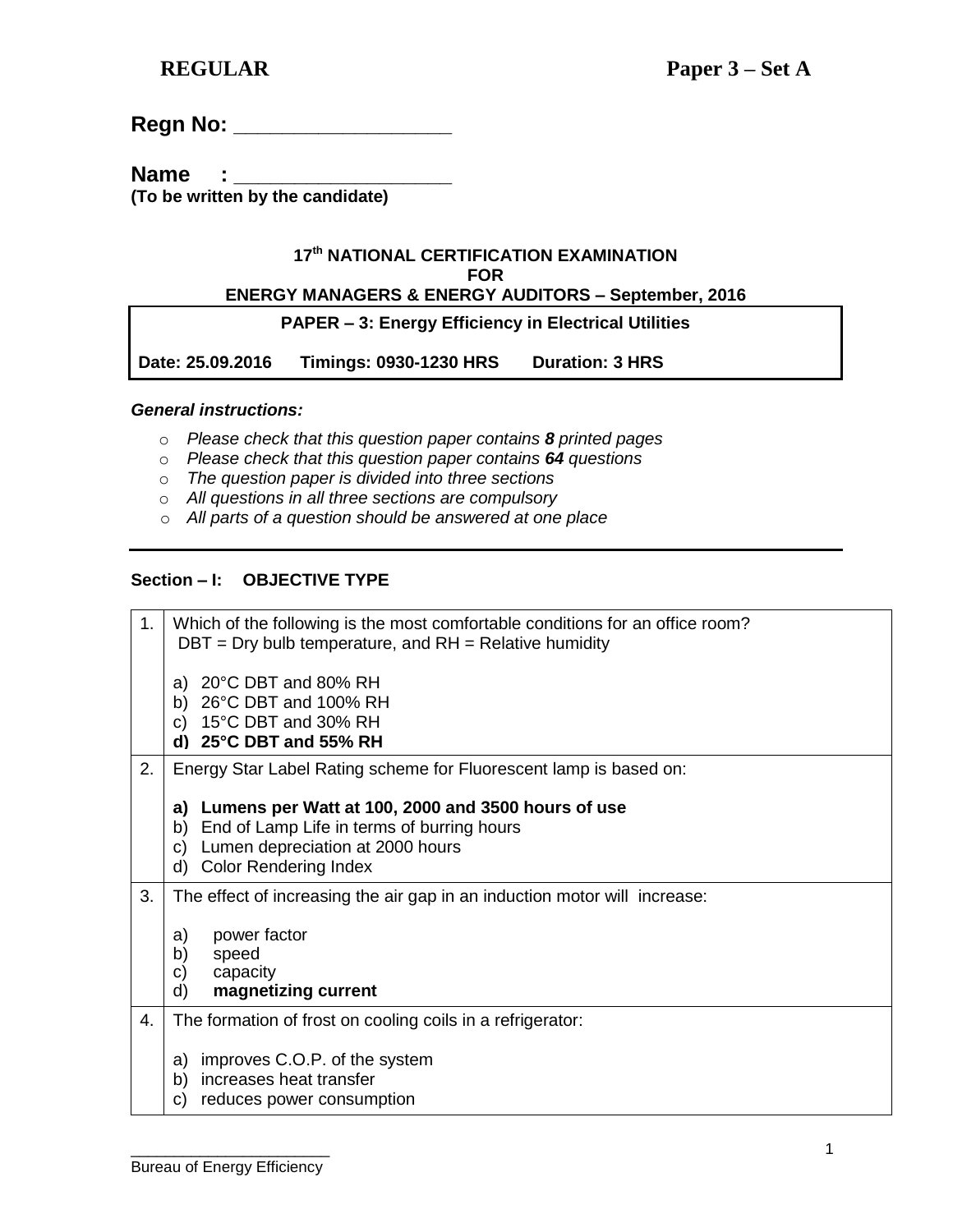|                 | d) increases power consumption                                                                                                                                                                                                                                    |
|-----------------|-------------------------------------------------------------------------------------------------------------------------------------------------------------------------------------------------------------------------------------------------------------------|
| 5.              | In a refrigeration system, the expansion device is connected between the                                                                                                                                                                                          |
|                 | Compressor and condenser<br>а.<br>b. Condenser and receiver<br>Condenser and evaporator<br>с.<br>d. Evaporator and compressor                                                                                                                                     |
| 6.              | Which of the following is wrong with respect to Color Rendering Index (CRI)?                                                                                                                                                                                      |
|                 | The CRI is expressed in a relative scale ranging from 0 - 100<br>a)<br>CRI indicates how perceived colors match actual colors<br>b)<br>CRI of Sodium Vapour lamp is much higher than that of a normal Incandescent<br>C)<br>Lamp                                  |
|                 | The higher the color rendering index, the less color shift or distortion occurs<br>d)                                                                                                                                                                             |
| 7.              | Which of the following is wrong with reference to heat rate of a coal fired thermal power plant<br>?                                                                                                                                                              |
|                 | Heat rate indicates the overall energy efficiency of a power plant<br>a)<br>When calculating plant heat rate, the energy input to the system is GCV of the fuel<br>b)<br>Lower the heat rate the better<br>C)<br>860 kCal per kWh is practically achievable<br>d) |
| 8.              | Installing larger diameter pipe in pumping system results in reduction in:                                                                                                                                                                                        |
|                 | a) Static head<br>b) Dynamic head<br>c) Both $(a)$ and $(b)$<br>None of the above<br>d)                                                                                                                                                                           |
| 9.              | In electrical power system, transmission efficiency increases as                                                                                                                                                                                                  |
|                 | both voltage and power factor increase<br>a)<br>both voltage and power factor decrease<br>b)<br>voltage increases but power factor decreases<br>C)<br>d) voltage decreases but power factor increases.                                                            |
| 10 <sub>1</sub> | Which of the following is wrong statement with reference to LED lamps?                                                                                                                                                                                            |
|                 | a) LED lamps are as energy efficient as CFL bulbs or better.<br>LED lampas are more durable than CFLs<br>b)<br>LED lamps has no hazardous material like mercury<br>C)<br>d) LED lamps are not suitable for Street Lighting purpose                                |
| 11.             | In no load test of a poly-phase induction motor, the measured power by the wattmeter<br>consists of:                                                                                                                                                              |
|                 | a) core loss<br>b) copper loss<br>c) core loss, windage & friction loss<br>stator copper loss, iron loss, windage & friction loss<br>d)                                                                                                                           |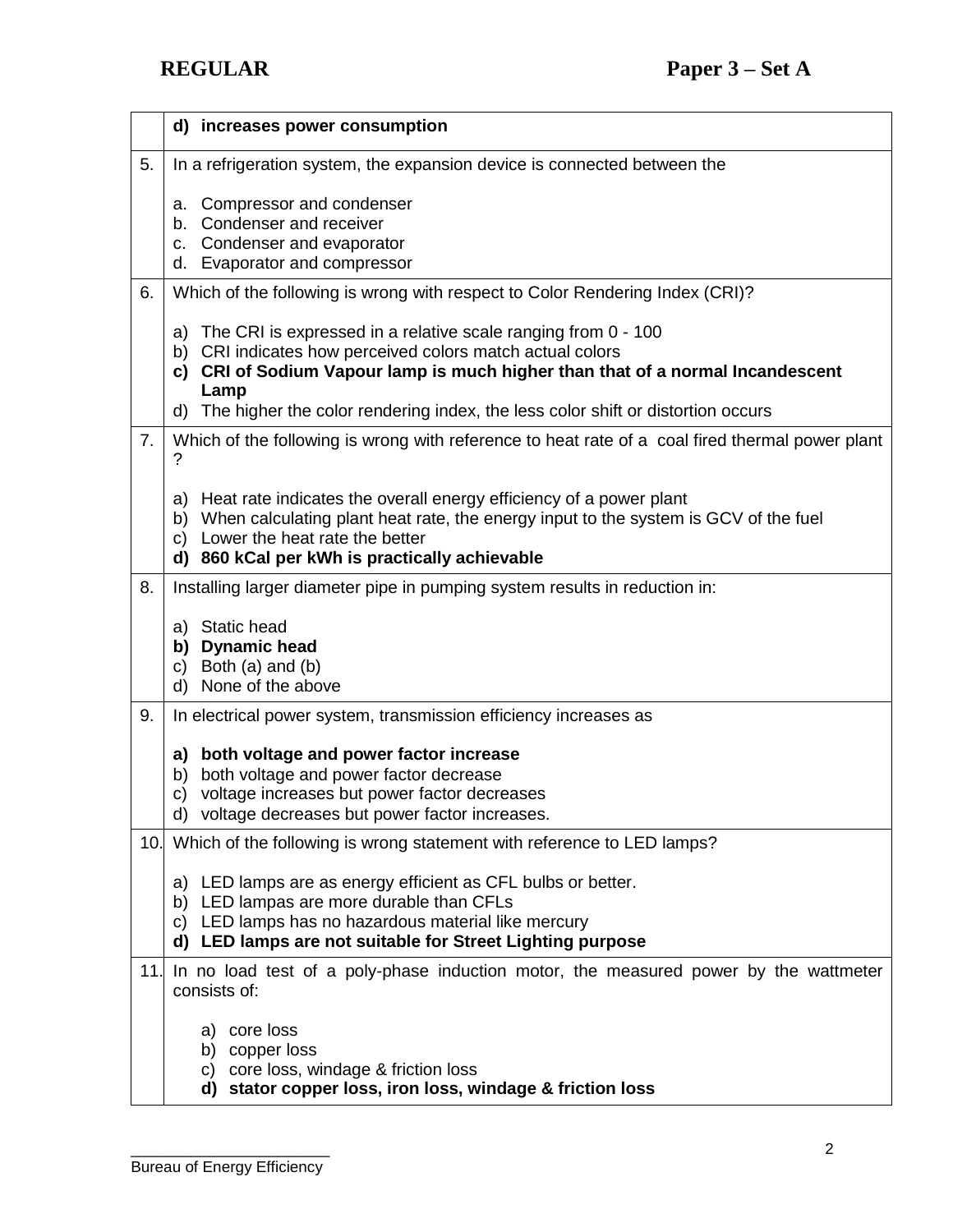| 12.             | A 10 MVA generator has power factor 0.86 lagging. The reactive power produced will be                                                                                                                                               |
|-----------------|-------------------------------------------------------------------------------------------------------------------------------------------------------------------------------------------------------------------------------------|
|                 | 10 MVAr<br>a)<br>b) 8 MVAr                                                                                                                                                                                                          |
|                 | 5 MVAr<br>C)<br>1.34 MVAr.<br>d)                                                                                                                                                                                                    |
| 13.             | The no-load loss and copper loss of a 500 kVA transformer is 900 watts and 6400 watts<br>respectively. What is the total loss at 50% of transformer loading?                                                                        |
|                 | a) 4100 watts<br>b) 6850 watts<br>c) 2500 watts<br>3650 watts<br>d)                                                                                                                                                                 |
|                 | 14. Kg of moisture / kg of dry air is defined as                                                                                                                                                                                    |
|                 | a) Absolute humidity<br>b) Relative humidity                                                                                                                                                                                        |
|                 | c) Variable humidity<br>d) Dew Point                                                                                                                                                                                                |
|                 |                                                                                                                                                                                                                                     |
| 15.             | The basic function of an air dryer in a compressor is to                                                                                                                                                                            |
|                 | a) Prevent dust from entering the compressor<br>b) Remove moisture before the intercooler                                                                                                                                           |
|                 | c) Remove moisture in compressor suction                                                                                                                                                                                            |
|                 | Remove moisture at the downstream of the after-cooler<br>d)                                                                                                                                                                         |
| 16.             | The term "cooling range" in a cooling tower refers to the difference in the temperature of                                                                                                                                          |
|                 | a) dry bulb and wet bulb<br>b) hot water entering the tower and the wet bulb temperature of the surrounding air.                                                                                                                    |
|                 | cold water leaving the tower and the wet bulb temperature of the surrounding air.<br>C)<br>hot water entering the tower and the cooled water leaving the tower.<br>d)                                                               |
| 17.             | The distinction between fans and blowers is based on                                                                                                                                                                                |
|                 | a) impeller diameter                                                                                                                                                                                                                |
|                 | b) specific ratio<br>c) speed                                                                                                                                                                                                       |
|                 | d) volume delivered                                                                                                                                                                                                                 |
|                 | 18. A better indicator for cooling tower performance is                                                                                                                                                                             |
|                 | a) Heat load in tower                                                                                                                                                                                                               |
|                 | b) Range<br>c) RH of air leaving cooling tower                                                                                                                                                                                      |
|                 | d) Approach                                                                                                                                                                                                                         |
| 19 <sub>1</sub> | As per the building area method given in Energy Conservation Building Code (ECBC)<br>compute the lighting power allowance; given that : the allowed LPD is 12 watt per square<br>meter and enclosed office area is 500 square meter |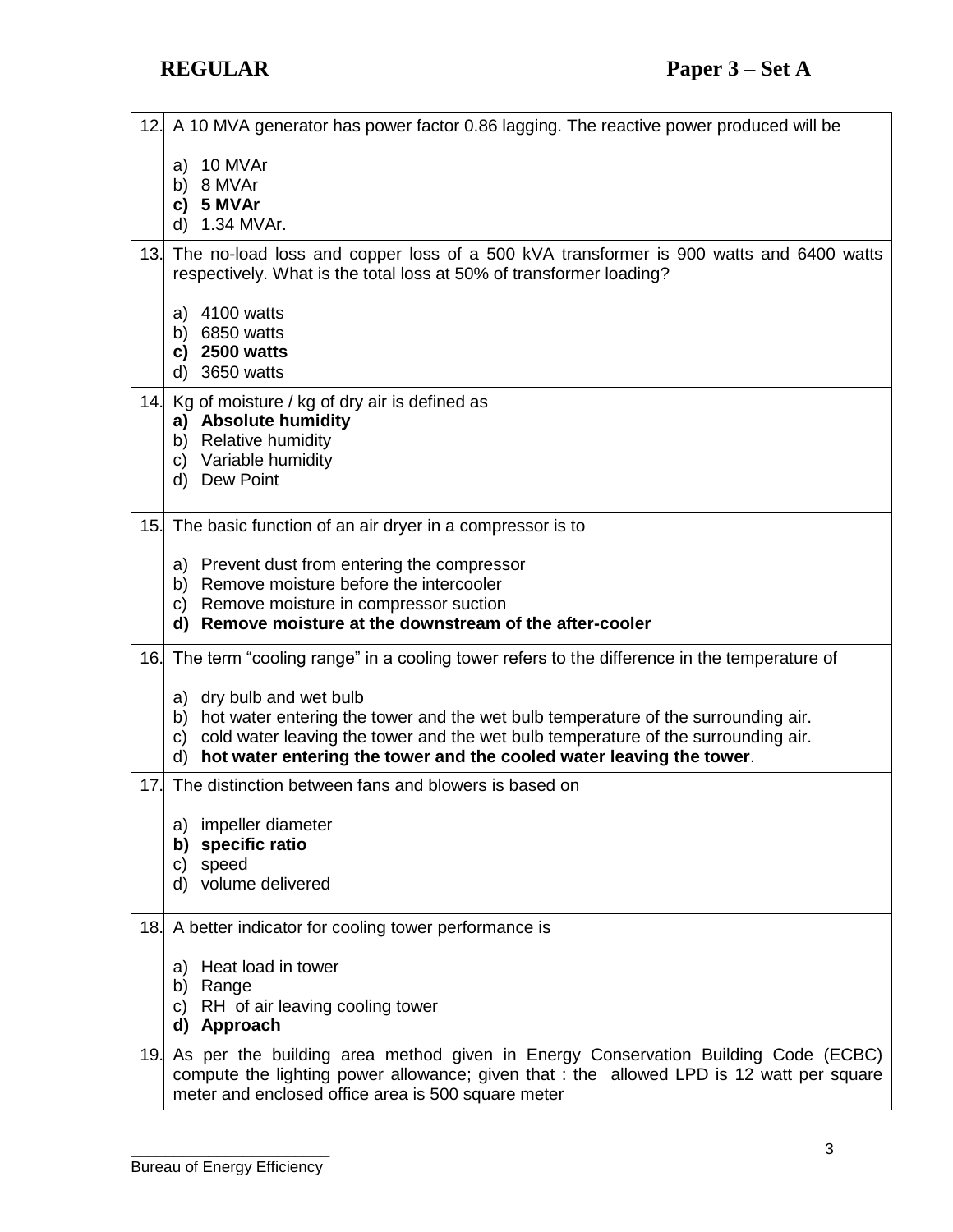|     | a) $6 \, \text{kW}$<br>b) 4.16 kW<br>6 W<br>C)<br>d) $4.16 W$                                                                                                                                |
|-----|----------------------------------------------------------------------------------------------------------------------------------------------------------------------------------------------|
| 20. | The power factor of a synchronous motor                                                                                                                                                      |
|     | a) Improves with increase in excitation and may even become leading at high<br>excitations<br>b) Decreases with increase in excitation<br>Is independent of its excitation<br>C)             |
| 21. | A 4 pole 50 Hz induction motor is running at 1470 rpm. What is the slip value?                                                                                                               |
|     | a) 0.2<br>b) $0.02$<br>c) $0.04$<br>d) 0.4                                                                                                                                                   |
| 22. | As per Energy Conservation Building Code compute the Effective Aperture (EA); given that<br>Window Wall Ratio (WWR) is 0.40 and Visible Light Transmittance (VLT) is 0.25                    |
|     | a) 0.10<br>b) $0.65$<br>c) $0.33$<br>$d)$ 0.15                                                                                                                                               |
| 23. | Increasing the impeller diameter in a pump<br>a. Increases the flow<br>b. decreases the head<br>c. decreases the power<br>d. all of the above                                                |
| 24. | The percentage reduction in distribution loses when tail end power factor is raised from 0.8 to<br>$0.95$ is:                                                                                |
|     | c) 71%<br>a) 29%<br>b) 15.8%<br>d) 84%                                                                                                                                                       |
| 25  | In a Three Phase Transformer, the secondary side line current is 139.1A, and secondary<br>voltage is 415V. The rating of the transformer would be ___________.<br>a. 50 kVA<br>150 kVA<br>b. |
|     | <b>100 kVA</b><br>с.                                                                                                                                                                         |
|     | 63 kVA<br>d.                                                                                                                                                                                 |
| 26. | Power factor is highest in case of<br>Sodium vapour lamps<br>а.<br>Mercury vapour lamps<br>b.                                                                                                |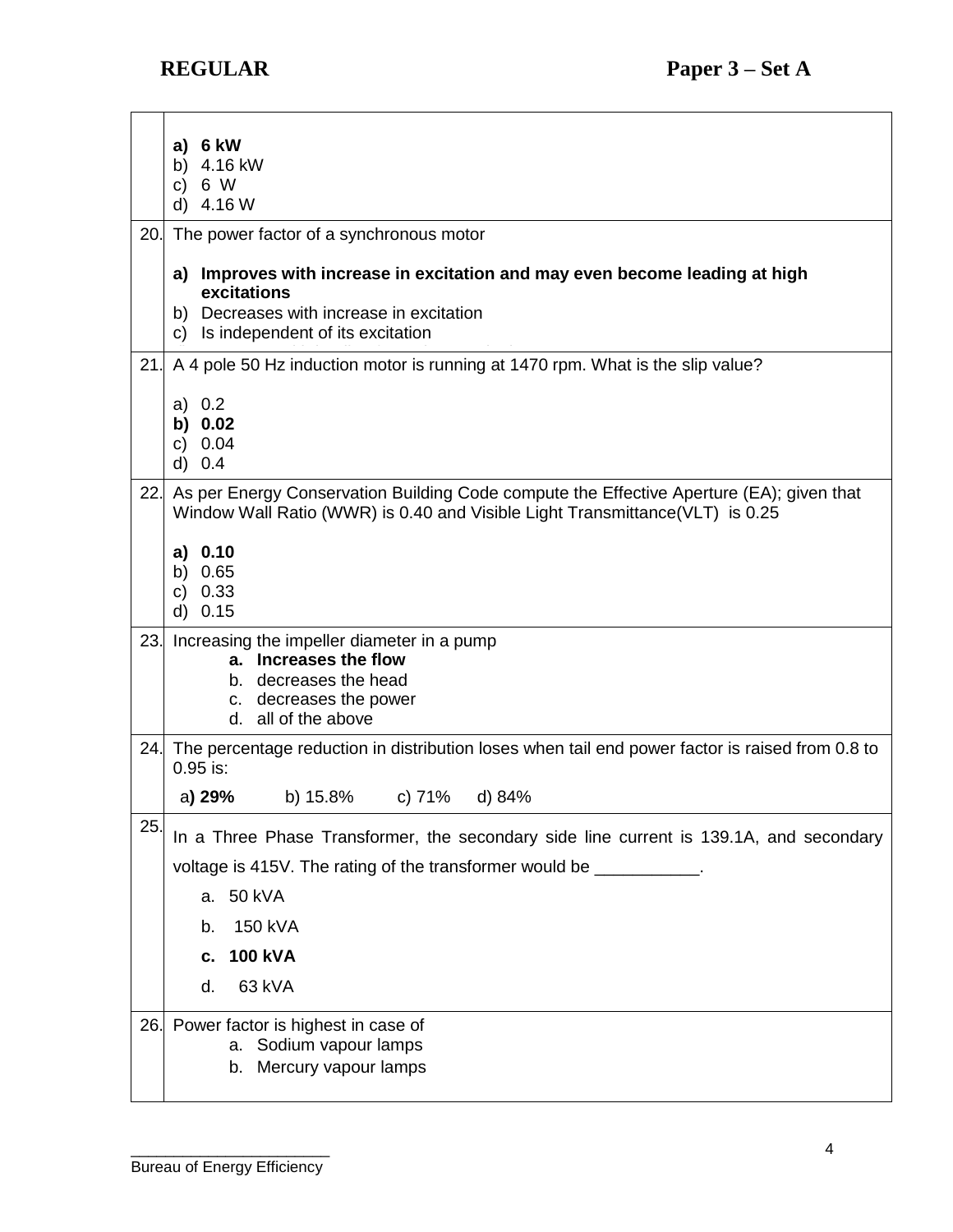|     | c. Tube Lights                                                                                                                                                                                                                   |
|-----|----------------------------------------------------------------------------------------------------------------------------------------------------------------------------------------------------------------------------------|
|     | d. Incandescent lamps                                                                                                                                                                                                            |
| 27. | Shunt capacitors connection is normally adopted for:<br>a. Distribution Voltage improvement.<br>b. Power factor improvement.<br>c. Both a and b.<br>d. None of these                                                             |
| 28. | A company installed a new 100 kVAr, 415Volt capacitor but the power analyzer indicates that<br>it is operating at 93 kVAr. The reason could be                                                                                   |
|     | a. Operation is at low load                                                                                                                                                                                                      |
|     | <b>b.</b> Higher Voltage at terminals                                                                                                                                                                                            |
|     | C. Lower voltage at terminals                                                                                                                                                                                                    |
|     | <b>d.</b> None of the above                                                                                                                                                                                                      |
| 29. | The kVA reduction by improving the power factor of a plant operating at 400 kW load from<br>0.85 to 0.95 is                                                                                                                      |
|     | a) $40$<br>b) 49<br>c) $72$<br>d) None of the above                                                                                                                                                                              |
| 30. | For a supply end Voltage of 10.6 kV and receiving end Voltage of 9.8 kV, the percentage<br>regulation works out to:<br>b) 8.16<br>c) 7.55<br>a) 0.80<br>d) None of these.                                                        |
| 31. | Which of the following can be attributed to Commercial Loss in Electrical Distribution System?<br>a) Lengthy Low Voltage Lines<br>b) Low Load side power factor<br>c) Faulty consumer service meters<br>d) Undersized conductors |
| 32. | An Induction motor rated 15 kW and 90 % efficiency, at full load will:                                                                                                                                                           |
|     | a) Draw 15 kW<br>b) Draw 13.5 kW<br>c) Deliver 16.66 kW d) Deliver 15 kW                                                                                                                                                         |
| 33. | A 50 hp motor with a full load efficiency of 90 percent was found to be operating at 25 kW<br>input. The percent Motor Load is                                                                                                   |
|     | b) 67%<br>75%<br>c) $60%$<br>d) 25%<br>a)                                                                                                                                                                                        |
| 34. | A DG set has a 300 HP engine drive and is connected to a 300 kVA alternator with 95%<br>efficiency. When a plant load of 290 amps at 415 Volts and 0.76 power factor is connected,<br>the engine loading works out to            |
|     | a) 52%<br>b) 74.51%<br>c) 55.4 %<br>d) None of the above                                                                                                                                                                         |
| 35. | Which of the following devices do not produce any harmonics?<br><b>Electric Motors</b><br>a.<br><b>Filament Lamp</b><br>b.<br>Switch Mode power supply of laptops<br>c.                                                          |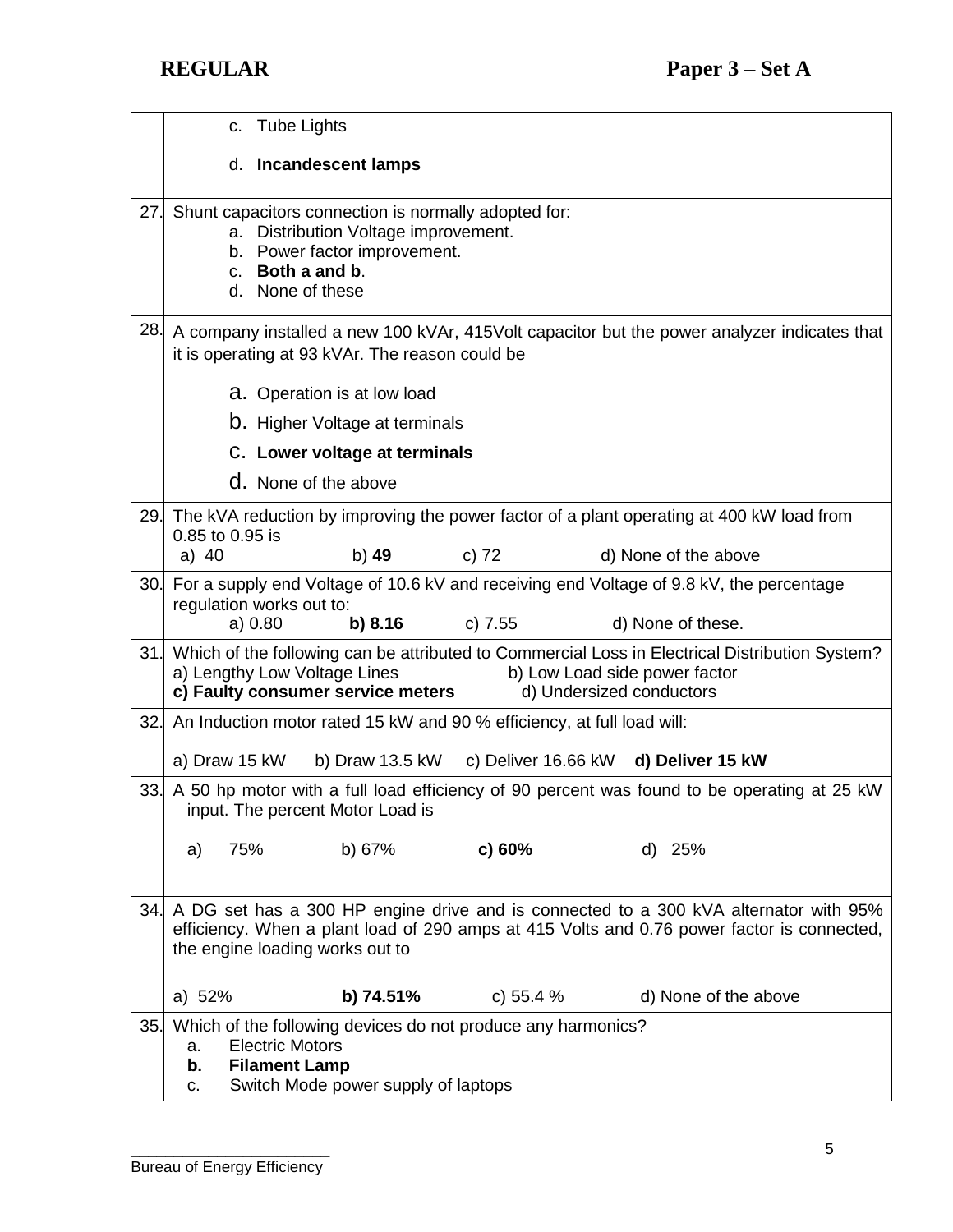|     | d.<br>Electromagnetic ballasts                                                                                                                                                                              |
|-----|-------------------------------------------------------------------------------------------------------------------------------------------------------------------------------------------------------------|
|     |                                                                                                                                                                                                             |
| 36. | At which of the following discharge pressures, the same reciprocating air compressor will<br>consume maximum power                                                                                          |
|     | b) 5 kgf/cm <sup>2</sup><br>c) 90 psi<br>a) $3 \text{ bar}$<br>d) 500 kPa                                                                                                                                   |
| 37. | In a DG set, the generator is consuming 70 litre per hour diesel oil. If the specific fuel<br>consumption of this DG set is 0.33 litres/ kWh at that load, what is the kVA loading of the<br>set at 0.8 PF? |
|     | a) 212 kVA<br>b) 262.5 kVA<br>c) 170 kVA<br>d) None of these.                                                                                                                                               |
| 38. | If EER of One Ton Split AC unit is 3.51, what is its power rating?                                                                                                                                          |
|     | 1.0 kW<br>a)                                                                                                                                                                                                |
|     | 1.5 kW<br>b)                                                                                                                                                                                                |
|     | 0.8 kW<br>C)                                                                                                                                                                                                |
|     | d) 2.0 kW                                                                                                                                                                                                   |
|     |                                                                                                                                                                                                             |
| 39. | As per the Inverse Square Law of illumination what will be the illuminance at half the<br>distance?                                                                                                         |
|     |                                                                                                                                                                                                             |
|     | <b>b)</b> 4 times c) double<br>a) $50%$<br>d)No change                                                                                                                                                      |
| 40. | Find the air density at 35°C temperature at one atmospheric pressure. It is given that at one<br>atmospheric pressure the air density at 20 $^{\circ}$ C is 1.2041 kg/m <sup>3</sup>                        |
|     | a) 1.1455<br>b) 1.2657<br>c) 1.2024<br>d) none of the above                                                                                                                                                 |
| 41. | A spark ignition engine is used for firing which type of fuels:                                                                                                                                             |
|     | a) high speed diesel                                                                                                                                                                                        |
|     | b) light diesel oil                                                                                                                                                                                         |
|     | c) natural gas                                                                                                                                                                                              |
|     | furnace oil<br>d)                                                                                                                                                                                           |
| 42. | The blow down requirement in $m^3/hr$ of a cooling tower with evaporation rate of 16 $m^3/hr$ and<br>CoC of 3 is                                                                                            |
|     | b)2<br>$d)$ 16<br>a) $4$<br>c) 8                                                                                                                                                                            |
|     |                                                                                                                                                                                                             |
| 43. | Which Loss in a Distribution Transformer is predominant if the transformer is loaded to75% of<br>its rated capacity?                                                                                        |
|     | a) core loss<br>copper loss<br>b)                                                                                                                                                                           |
|     | hysteresis loss<br>C)                                                                                                                                                                                       |
|     | magnetic field loss<br>d)                                                                                                                                                                                   |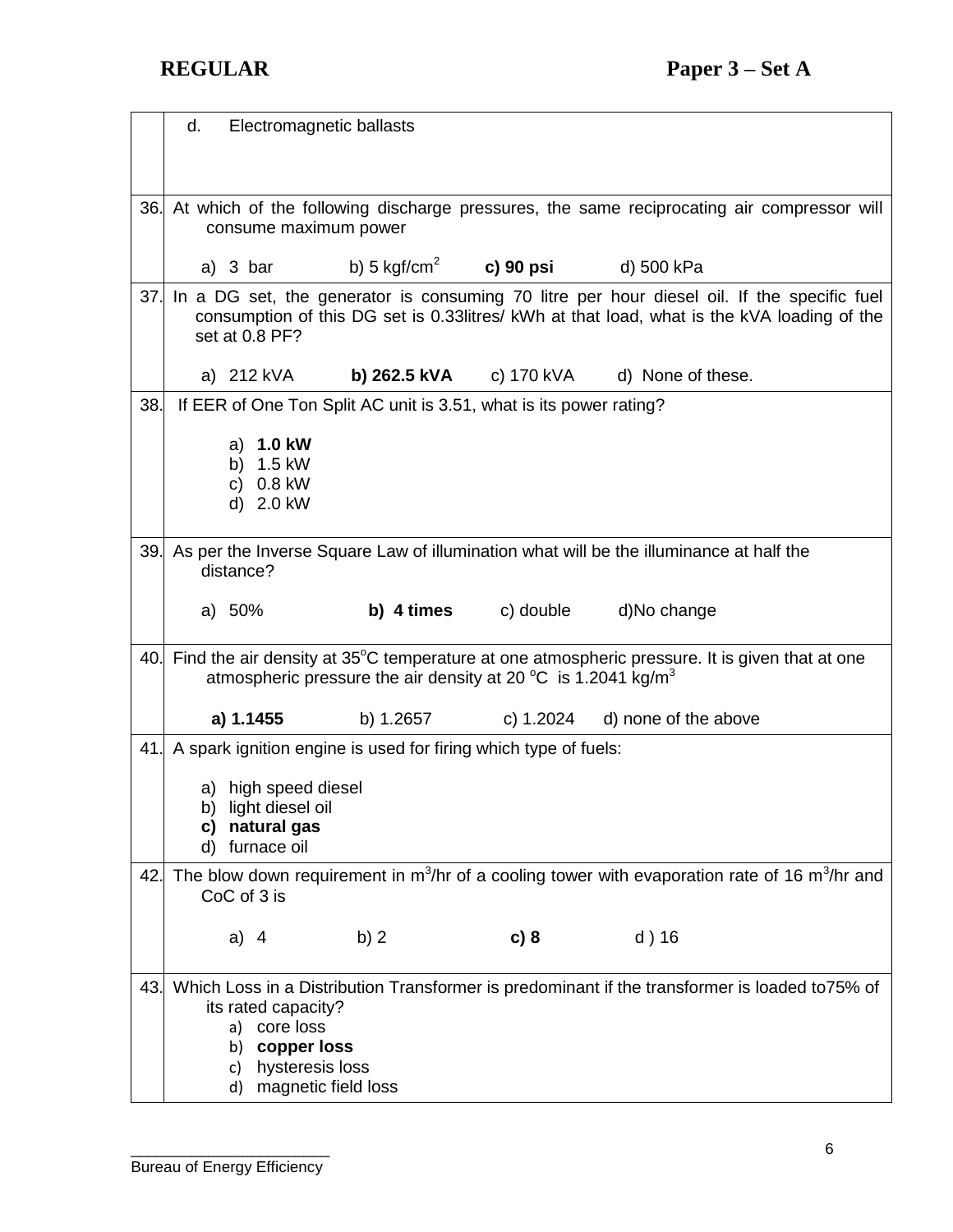44. Which of the following power plants has the highest efficiency a. **Combined cycle gas turbine** b. Diesel Engine c. Conventional coal plants d. Open cycle Gas Turbine 45. *The voltage unbalance in three phase supply is 1.5 %. If the motor is operating at 100 °C, the additional temperature rise in <sup>o</sup>C due to voltage unbalance is*  **a. 4.5** b. 9 c. 0 d none of the above 46. Which of the following cannot be controlled by automatic power factor controllers a) **KW** b) voltage c) Power factor d) KiloVAr 47. The parameter used in Star labeling of air conditioner is a. COP **b. EER** c. KW/TR d. EPI 48. The refrigeration load in TR when 30 m<sup>3</sup>/hr of water is cooled from a 14  $^{\circ}$  C to 6.5  $^{\circ}$  C is about  **a) 74.4** b) 64.5 c) 261.6 d) none of the above 49. In a lithium bromide absorption refrigeration system a. lithium bromide is used as a refrigerant and water as an absorbent **b. water is used as a refrigerant and lithium bromide as an absorbent** c. ammonia is used as a refrigerant and lithium bromide as an absorbent d. none of these 50. A good DG set waste heat recovery device manufacturer will take precautions to prevent which of the following problem while DG set is in operation a) voltage unbalance on generator **b) Excessive back pressure on engine** c) excessive steam generation d) turbulence in exhaust gases

*…….……. End of Section – I ………..….*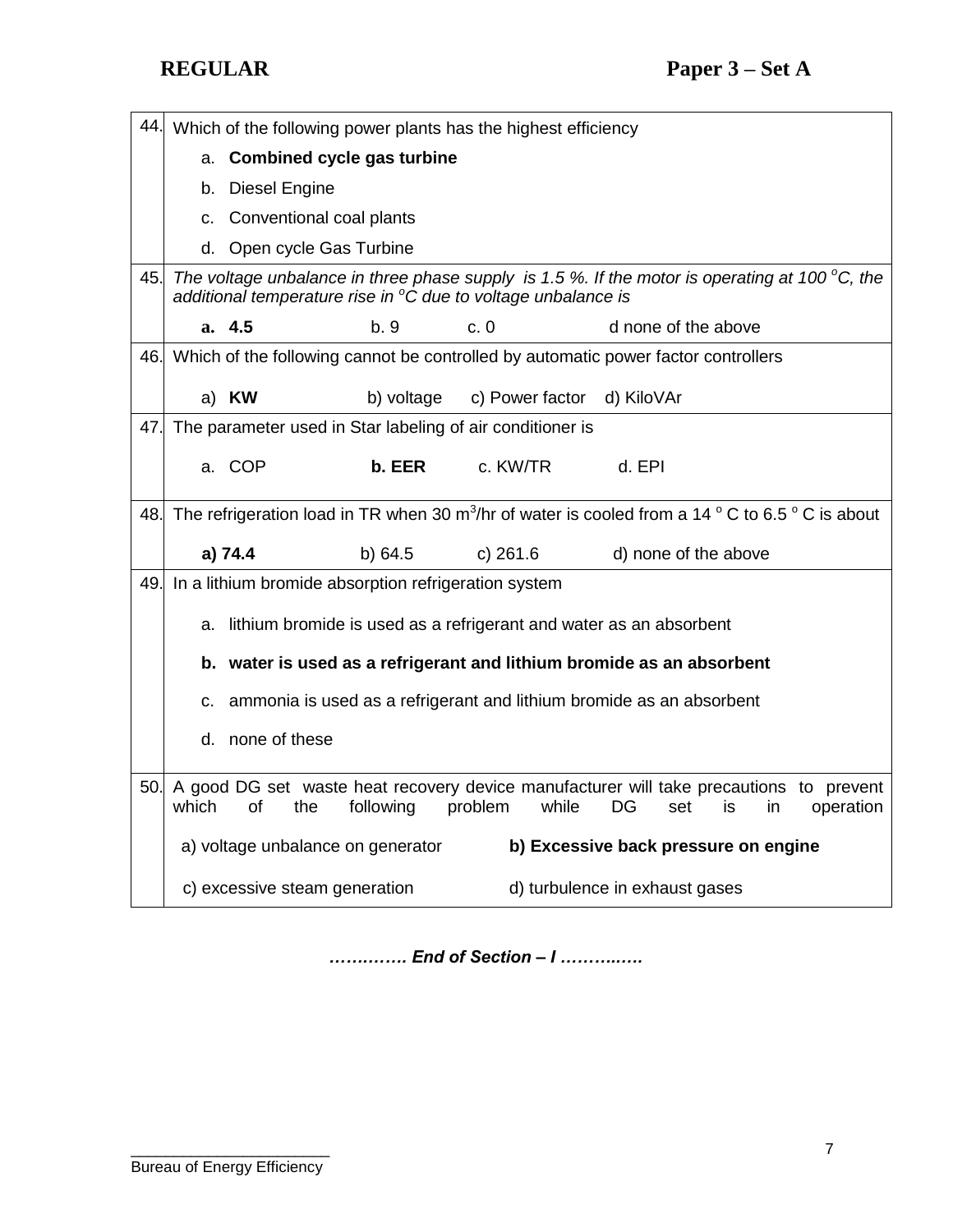# **Section – II: SHORT DESCRIPTIVE QUESTIONS**

| $S-1$ | a. The rated compressor capacity is 15 $m3/min$ . Evaluate if there is any capacity<br>de-rating using the air-receiver tank filling method conducted at shop floor.<br>The relevant data is given below.<br>Volume of Air receiver including pipe and cooler = 9 $m3$ |
|-------|------------------------------------------------------------------------------------------------------------------------------------------------------------------------------------------------------------------------------------------------------------------------|
|       | $= 0.5$ kg/cm <sup>2</sup><br><b>Initial Pressure</b><br>$= 7.0$ kg/ cm <sup>2</sup><br><b>Final Pressure</b><br>$= 1.026$ kg/ cm <sup>2</sup><br>Atmosphere pressure<br>Time taken to build up the pressure<br>$= 5$ minutes                                          |
|       | b. What is the deficiency in this calculation and how can it be corrected ?.                                                                                                                                                                                           |
| Ans   | Compressor output from tank filling method<br>a.<br>$=[(7.0-0.5) \times 9/(1.026 \times 5)] = 11.40 \text{ m}^3/\text{min}$<br>Capacity shortfall = $15-11.40 = 3.60$ m <sup>3</sup> /min,<br>i.e., $(3.60/15)x100 = 24%$ capacity de-rating                           |
|       | b. The above calculation assumes the compression is isothermal. It can be<br>corrected by introducing the temperature correction factor: $(273+T_2)/(273+T_1)$<br>where $T_1$ is suction Temperature and $T_2$ is receiver temperature.                                |
| $S-2$ | State three advantages of improvement of Power Factor at Load side. Power Factor<br>at the load side is 0.75 and average minimum load is 100 kW. What is the kVAr rating<br>of capacitor to improve the Power Factor at the load side to 0.95?                         |
| Ans   | Advantages of Power Factor improvement.                                                                                                                                                                                                                                |
|       | Reduced kVA (Maximum demand) charges in utility bill<br>Reduced distribution losses (KWH) within the plant network due to reduced<br>current<br>Better voltage at motor terminals and improved performance of motors<br>٠                                              |
|       | Reduction in size of transformers<br>$\bullet$                                                                                                                                                                                                                         |
|       | Avoidance of PF penalty and availing of PF incentives.<br>Better operating efficiency of motors/ drives                                                                                                                                                                |
|       | (any three of the above or relevant answers)                                                                                                                                                                                                                           |
|       | Capacitor required to improve Pf from 0.75 to 0.95 for an Average Load of 100 kW<br>$= 100$ {tan (cos <sup>-1</sup> 0.75) - tan (cos <sup>-1</sup> 0.95)} = 100(0.882-0.329) = 55.3 kVAr, say 55 kVAr                                                                  |
|       | <b>Or</b>                                                                                                                                                                                                                                                              |
|       | $kVAr_{\text{Old}} = \sqrt{(kVA_{\text{old}}^2 - kW^2)} = \sqrt{(100/0.75)^2 - 100^2} = 87.67$ kVAr                                                                                                                                                                    |
|       | $kVAr_{new} = \sqrt{(kVA_{new}^2-kW^2)} = \sqrt{(100/0.95)^2 - 100^2} = 32.86$ kVAr<br>Additional kVAr required = $87.67 - 32.86 = 54.76$ kVAr, say 55 kVAr                                                                                                            |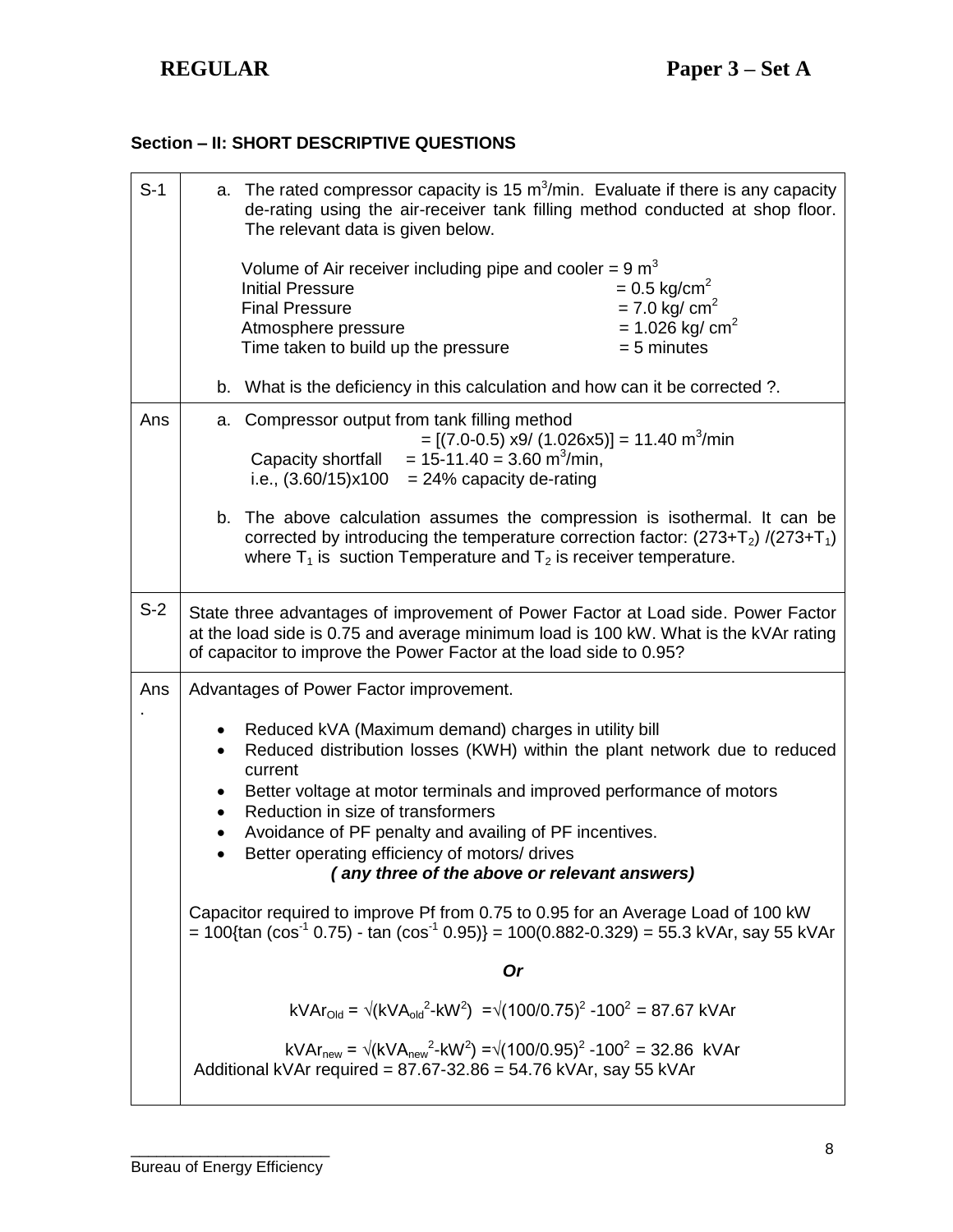| $S-3$ | One unit of electricity in end-use application is equivalent to about two units of<br>electricity generated. Substantiate your answer with the computation of cascade<br>efficiency from generating plant ex-bus to end-use application.<br>Assume: Efficiency of Generator yard substation as 98%; transmission and<br>Distribution Loss = 20%; Efficiency of End-use application= 65% |   |                                                                                                                                                               |
|-------|-----------------------------------------------------------------------------------------------------------------------------------------------------------------------------------------------------------------------------------------------------------------------------------------------------------------------------------------------------------------------------------------|---|---------------------------------------------------------------------------------------------------------------------------------------------------------------|
| Ans   | Cascade efficiency from ex-bus generator to end-use =<br>Efficiency of Generator yard substation x Efficiency of transmission and<br>Distribution x Efficiency of End-use application<br>Which is approximately = $0.98x(1-0.20)x0.65 = 0.5096$ .<br>Therefore one unit at end use application = $[1/0.5096]$ = 1.96 Units,<br>Say 2 Units at ex-generator bus                          |   |                                                                                                                                                               |
| $S-4$ | Match the following Terms in ECBC                                                                                                                                                                                                                                                                                                                                                       |   |                                                                                                                                                               |
|       | <b>Lighting Power Density (LPD)</b>                                                                                                                                                                                                                                                                                                                                                     | A | Rate of Heat Flow in Watt per square meter per<br>degree Centigrade                                                                                           |
|       | Energy Performance Index (EPI)<br>$\overline{2}$<br>of a building                                                                                                                                                                                                                                                                                                                       | B | Light admitting potential of a Glazing System                                                                                                                 |
|       | Effective Aperture(EA)<br>3                                                                                                                                                                                                                                                                                                                                                             | C | Watts per square meter                                                                                                                                        |
|       | 4 Visible Light Transmittance (VLT)                                                                                                                                                                                                                                                                                                                                                     | D | kWh per square meter per year                                                                                                                                 |
|       | U-Factor<br>5 <sub>l</sub>                                                                                                                                                                                                                                                                                                                                                              | Е | Ratio of Light Passing through glazing to the<br>light passing through perfectly transmissive<br>glazing                                                      |
|       |                                                                                                                                                                                                                                                                                                                                                                                         |   |                                                                                                                                                               |
| Ans   | 3,E;<br>1, C; 2, D;<br>4, B;                                                                                                                                                                                                                                                                                                                                                            |   | 5, A                                                                                                                                                          |
| $S-5$ | List five energy saving measures in a commercial building.                                                                                                                                                                                                                                                                                                                              |   |                                                                                                                                                               |
| Ans   |                                                                                                                                                                                                                                                                                                                                                                                         |   | Optimize air conditioning volumes by measures such as use of false ceiling<br>and segregation of critical areas for air conditioning by providing partitions. |
|       | glazing.                                                                                                                                                                                                                                                                                                                                                                                |   | Reduction in solar heat gain through building envelope by providing efficient                                                                                 |
|       | Use of energy efficient lighting systems                                                                                                                                                                                                                                                                                                                                                |   |                                                                                                                                                               |
|       |                                                                                                                                                                                                                                                                                                                                                                                         |   | Using occupancy/ motion/ sound sensors for lighting system                                                                                                    |
|       | Use of energy efficient pumping systems<br>Use of energy efficient air conditioning systems                                                                                                                                                                                                                                                                                             |   |                                                                                                                                                               |
|       |                                                                                                                                                                                                                                                                                                                                                                                         |   | Providing efficient barriers for avoiding hot air leakage into cold spaces.                                                                                   |
|       | Optimizing evaporator temperature to $22^{\circ}$ C<br>Avoiding use of heating appliance in cool spaces.                                                                                                                                                                                                                                                                                |   |                                                                                                                                                               |
|       |                                                                                                                                                                                                                                                                                                                                                                                         |   |                                                                                                                                                               |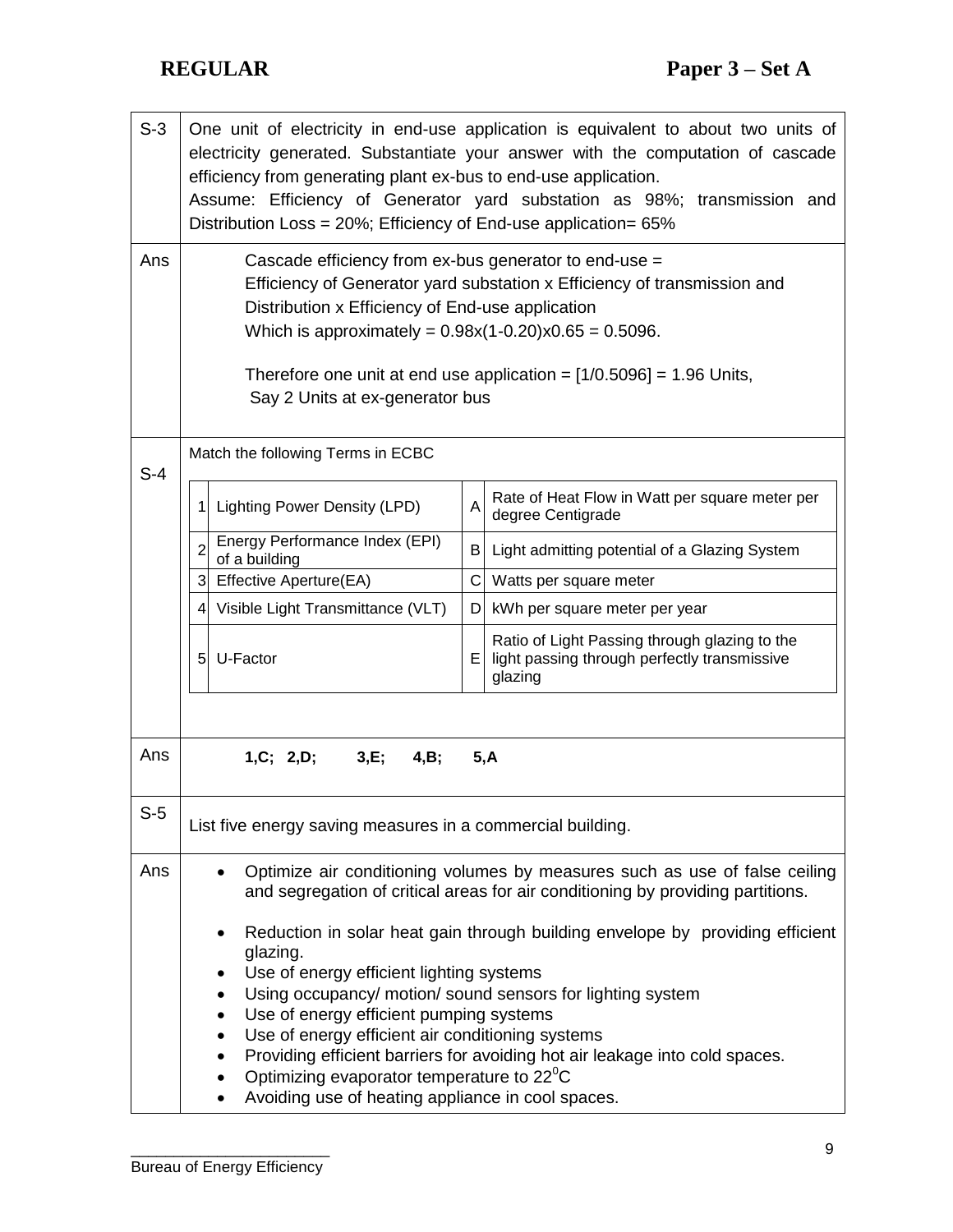| $S-6$ |                        | Explain how a Variable Frequency Drive saves power in a three phase electric<br>motor driven pumping system? What will be the reduction in power drawn by a<br>motor by reducing the speed by half?                                                                                                                                                                                                                                |                   |  |
|-------|------------------------|------------------------------------------------------------------------------------------------------------------------------------------------------------------------------------------------------------------------------------------------------------------------------------------------------------------------------------------------------------------------------------------------------------------------------------|-------------------|--|
| Ans   |                        | The VFD converts a basic fixed-frequency, fixed voltage sine-wave power (line<br>power) to a variable frequency, variable-voltage output used to control speed of<br>induction motors.                                                                                                                                                                                                                                             |                   |  |
|       |                        | By controlling speed of a pump rather than controlling flow through use of throttling<br>valves, energy savings can be substantial.                                                                                                                                                                                                                                                                                                |                   |  |
|       |                        | By affinity law, if the speed of the pumping is reduced by 1/2, the power drawn by the<br>motor will be reduced by a factor of eight $(1/2)^3 = 1/8$ . Using a fixed speed motor<br>would require some type of mechanical throttling device, such as a vane or damper;<br>but the fact remains that the motor would running full load and almost full speed (full<br>power), dropping the pressure across the flow control device. |                   |  |
| $S-7$ | obtained.              | A performance analysis of a DG set was carried out. The following are the data                                                                                                                                                                                                                                                                                                                                                     |                   |  |
|       | $\bullet$              | Period of trial $-2$ hrs                                                                                                                                                                                                                                                                                                                                                                                                           |                   |  |
|       | $\bullet$<br>$\bullet$ | Energy generated -1500 kWh<br>Level difference in diesel day tank - 51.6 cm                                                                                                                                                                                                                                                                                                                                                        |                   |  |
|       | $\bullet$              | Diameter of day tank - 1m<br>Calorific value of fuel -10500 kcals/kg                                                                                                                                                                                                                                                                                                                                                               |                   |  |
|       |                        |                                                                                                                                                                                                                                                                                                                                                                                                                                    |                   |  |
|       |                        | The air drawn by the DG set is 30 kg/kg of fuel. The energy auditor recommended for<br>a waste heat recovery system. Also the auditor indicated waste heat recovery<br>potential is 2.6x10 <sup>5</sup> kcal/hr if the flue gas temperature after waste heat recovery<br>system is maintained at 180 <sup>°</sup> C.                                                                                                               |                   |  |
|       |                        | a) Calculate the average efficiency of DG set and its specific fuel consumption                                                                                                                                                                                                                                                                                                                                                    |                   |  |
|       |                        | b) Calculate present flue gas exit temperature if specific gravity of fired fuel oil of<br>0.86 and specific heat of flue gas is 0.25 kcal/kg °C.                                                                                                                                                                                                                                                                                  |                   |  |
|       |                        |                                                                                                                                                                                                                                                                                                                                                                                                                                    |                   |  |
| Ans   | 1                      | Fuel consumption (litres) during 2 hrs of trail period<br>{(area x height diff) of day tank} = $(3.14x(1^2)/4x0.516x1000)$ lit                                                                                                                                                                                                                                                                                                     | 405               |  |
|       | $\overline{2}$         | Specific gravity of fuel oil (given)                                                                                                                                                                                                                                                                                                                                                                                               | 0.86              |  |
|       | 3                      | Oil consumption in (kg/hr) (405x 0.86 / 2)                                                                                                                                                                                                                                                                                                                                                                                         | 174.18            |  |
|       |                        |                                                                                                                                                                                                                                                                                                                                                                                                                                    | kg/hr or<br>202.5 |  |
|       | 4                      | Specific fuel consumption (kWh/lit) (Ans a)                                                                                                                                                                                                                                                                                                                                                                                        | lit/hr<br>3.7     |  |
|       |                        |                                                                                                                                                                                                                                                                                                                                                                                                                                    | kWh/lit           |  |
|       |                        |                                                                                                                                                                                                                                                                                                                                                                                                                                    | or 4.3            |  |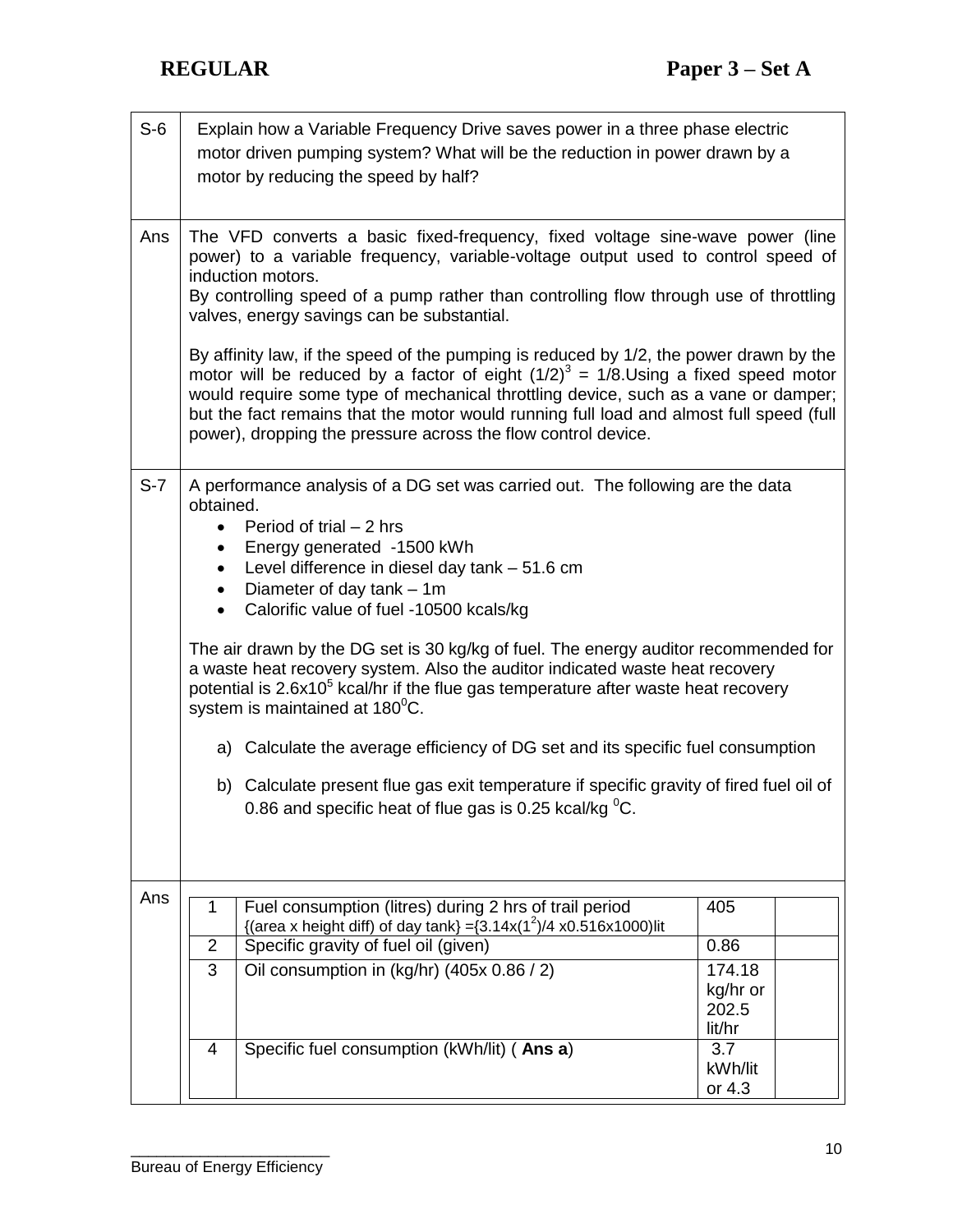|       |                              |                                                                                                                                                                                                                                                                                                                     | kWh/kg   |  |
|-------|------------------------------|---------------------------------------------------------------------------------------------------------------------------------------------------------------------------------------------------------------------------------------------------------------------------------------------------------------------|----------|--|
|       | 5                            | Air supplied per kg of fuel (kg) (given)                                                                                                                                                                                                                                                                            | 30       |  |
|       | 6                            | Mass of flue gas (SI.No.5)+1kg                                                                                                                                                                                                                                                                                      | 31       |  |
|       | $\overline{7}$               | Mass of flue gas kg per hour (SI.No 6 x SI.No 3)                                                                                                                                                                                                                                                                    | 5399.5   |  |
|       | 8                            | Waste heat recovery potential (kCal/hr) (given)                                                                                                                                                                                                                                                                     | 260000   |  |
|       | 9                            | Delta T across waste heat recovery system<br>(Heat kCal/hr)/(mass of flue gas/hr*specific heat)                                                                                                                                                                                                                     | 192.61   |  |
|       | 10                           | Exit flue gas temp. after waste heat recovery system<br>(given)                                                                                                                                                                                                                                                     | 180      |  |
|       | 11                           | Present Flue gas temp. or temp. before waste heat<br>recovery system (180°C+Delta T) (Ans b)                                                                                                                                                                                                                        | 372.6    |  |
|       | 12                           | Efficiency of DG set {750x860/(174.18x10500)} (Ans a)                                                                                                                                                                                                                                                               | $= 35.3$ |  |
| $S-8$ |                              | A 415 V, 15kW, 3-ph, 50Hz Induction motor operates at full load, with 88% efficiency<br>and 0.85 power factor lagging:<br>a) Find the current drawn by the motor<br>b) If this motor is replaced by 92.5% energy efficient motor with 0.92 power<br>factor, what will be the power savings in terms of k W and kVA? |          |  |
| Ans   | $\mathsf{kVA}_{\mathsf{in}}$ | a). $kW_{in}$ (Input power) = 15 / 0.88 = 17.05 kW<br>$= 17.050 / (\sqrt{3} \times 0.415 \times 0.85) = 27.91$ Amp<br>Line current<br>$= 17.05/0.85 = 20.06$ kVA OR ( $\sqrt{3}$ x 415X27.91)                                                                                                                       |          |  |
|       |                              | b) For the same output of 15 kW<br>Input power with 92.5 % efficiency will be = $15/0.925 = 16.216$ kW and<br>Input kVA at 0.92 power factor will be $= 16.216/0.92 = 17.62$ or 18 kVA                                                                                                                              |          |  |
|       |                              | Therefore, saving will be $17.05 - 16.216 = 0.834$ kW<br>20.06-17.62= 2.44 kVA                                                                                                                                                                                                                                      |          |  |

*………..……. End of Section - II ………….….*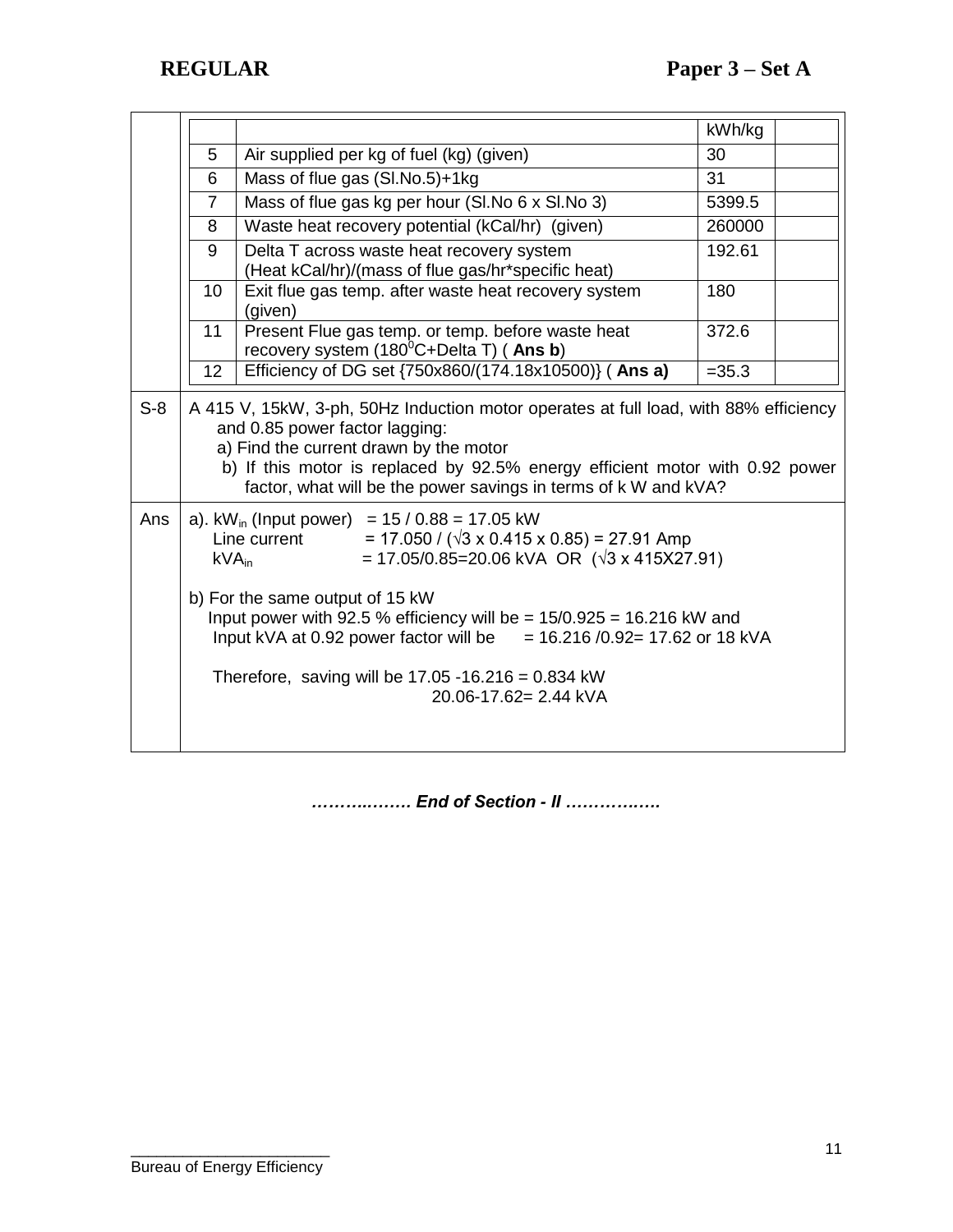## **Section – III: LONG DESCRIPTIVE QUESTIONS**

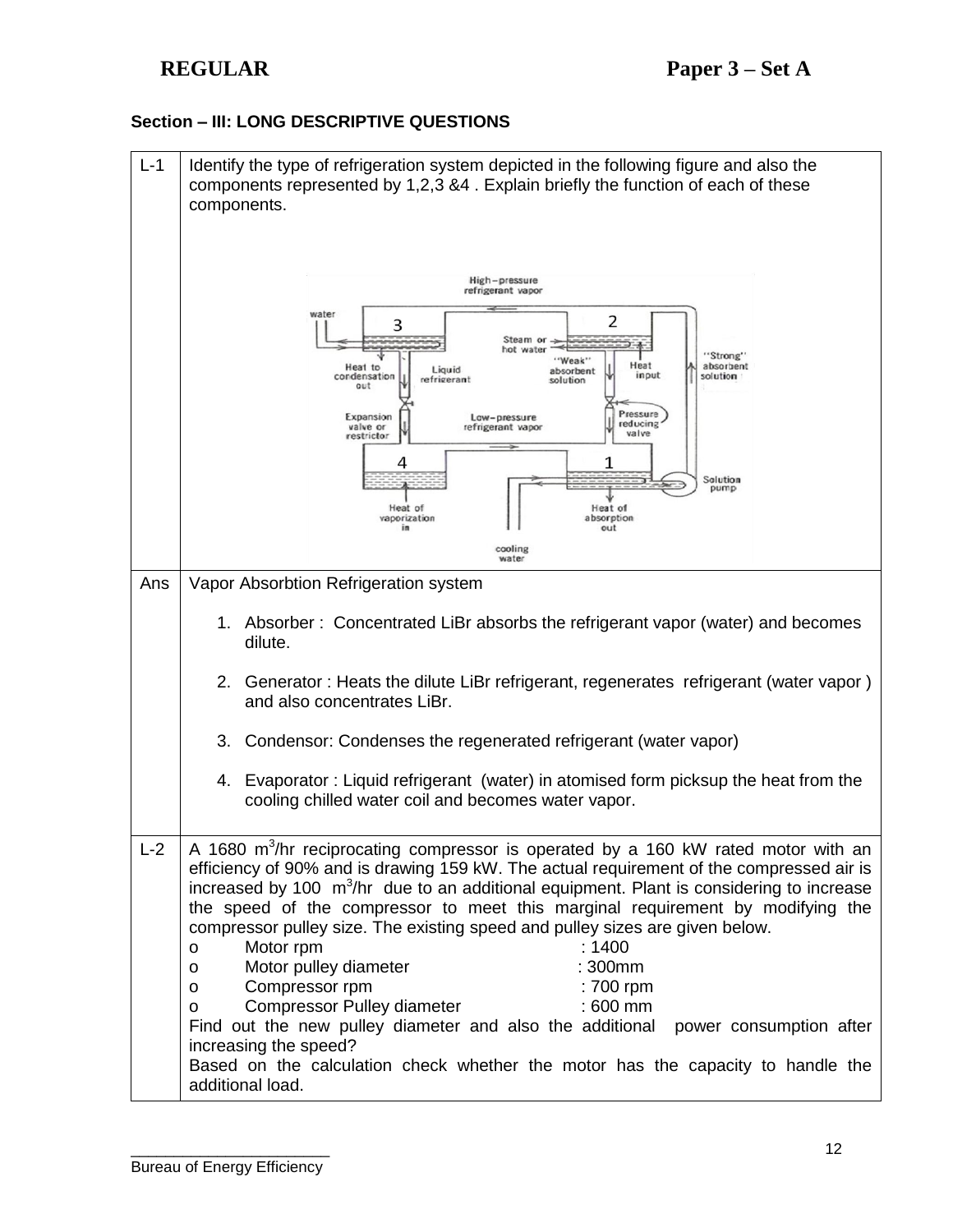| Ans   | $= 1680 \text{ m}^3/\text{hr}$<br>Initial flow rate<br>$= (1680 + 100) = 1780$ m <sup>3</sup> /hr<br>Modified flow rate                                                                                                                                                                                                                                                                                                                                                                |
|-------|----------------------------------------------------------------------------------------------------------------------------------------------------------------------------------------------------------------------------------------------------------------------------------------------------------------------------------------------------------------------------------------------------------------------------------------------------------------------------------------|
|       | Initial rpm<br>$= 700$ rpm                                                                                                                                                                                                                                                                                                                                                                                                                                                             |
|       | Modified rpm<br>$=$ (1780/1680) x 700 = 742 rpm                                                                                                                                                                                                                                                                                                                                                                                                                                        |
|       | Modified, compressor - pulley size $=$ using the expression $N_1D_1 = N_2D_2$<br>$D_2 = N_1 D_1/N_2 = (700 \times 600)/742 = 566$ mm                                                                                                                                                                                                                                                                                                                                                   |
|       | Modified motor power consumption = $(742 / 700)$ x 159 kW = 168.54 kW                                                                                                                                                                                                                                                                                                                                                                                                                  |
|       | Capability of the motor<br>$= 160$ kW / 0.9 = 178 kW                                                                                                                                                                                                                                                                                                                                                                                                                                   |
|       | Hence the motor have the margin to absorb the additional load of 100 $\mathrm{m}^3/\mathrm{hr}$                                                                                                                                                                                                                                                                                                                                                                                        |
| $L-3$ | a) A Residential colony having a fixed load of 250 KVA is situated 1 km away from a 3<br>phase, 11 kV / 415 V transformer from which the power is to be fed. The<br>management is evaluating the choice of LT (1 run x 3.5 core x 300sqmm) Vs HT (1<br>run x 3 core x 70sqmm) distribution for a 1 km stretch. Given the following data, as a<br>n energy auditor what would you suggest and estimate the payback period on<br>marginal investment (difference in the two investments) |
|       | b) Support your recommendation with calculations.                                                                                                                                                                                                                                                                                                                                                                                                                                      |
|       | Data<br>$\mathsf{C}$                                                                                                                                                                                                                                                                                                                                                                                                                                                                   |
|       | • Total Resistance of LT cable (conductor cross section 300sqmm) is 0.13 ohms / km<br>and the cost is Rs 700/m                                                                                                                                                                                                                                                                                                                                                                         |
|       | • Total Resistance of HT cable(conductor cross section 70sqmm) is 0.570 ohms /<br>km and the cost is Rs 1300/ m                                                                                                                                                                                                                                                                                                                                                                        |
|       | • Unit price is Rs 7 / kWh                                                                                                                                                                                                                                                                                                                                                                                                                                                             |
|       | • Cost of relocating the transformer (in case of HT cabling ) = Rs 1 lakh                                                                                                                                                                                                                                                                                                                                                                                                              |
|       | Add voltage regulations loss (single run x root 3)                                                                                                                                                                                                                                                                                                                                                                                                                                     |
| Ans   | Resistance of LT cable is 0.13 ohms / km and the cost is Rs 700/m<br>Resistance of HT cable is 0.570 ohms / km and the cost is Rs 1300/ m                                                                                                                                                                                                                                                                                                                                              |
|       | Current drawn in LT system = $250/(0.415*1.732) = 347.8$ A                                                                                                                                                                                                                                                                                                                                                                                                                             |
|       | Current drawn in HT system = $250 / (1.732*11) = 13.1$ A                                                                                                                                                                                                                                                                                                                                                                                                                               |
|       | $= ( (347.8)^2 \times 0.13 \times 1 \times 3ph)/1000 = 47.17$ kW<br>Power loss in LT system                                                                                                                                                                                                                                                                                                                                                                                            |
|       | $=$ ((13.1) <sup>2</sup> x 0.57 x 1x3ph)/1000 = 0.29 kW<br>Power loss in HT system                                                                                                                                                                                                                                                                                                                                                                                                     |
|       | Energy saving on account of conversion from LT to HT line = $47.17 - 0.29 = 46.87$ kW                                                                                                                                                                                                                                                                                                                                                                                                  |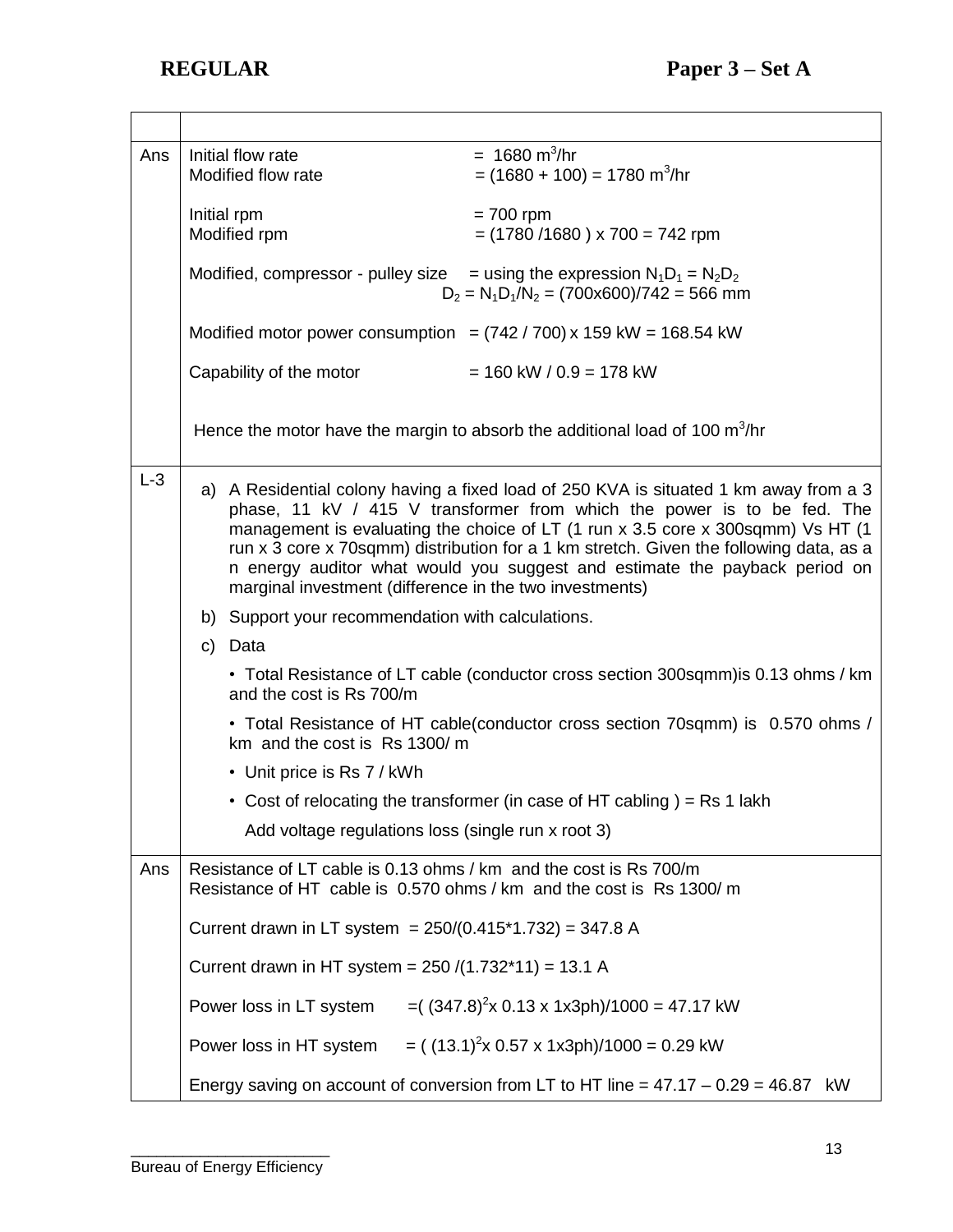٦

|         | Annual energy savings                                                                                                                                                                                                                                                                                                                                                                                                                                                                                                                                                                                                                                                                                                                                                                                                                                                                                            | $= 46.87 \times 8760 = 4,10,639$ kWh         |  |
|---------|------------------------------------------------------------------------------------------------------------------------------------------------------------------------------------------------------------------------------------------------------------------------------------------------------------------------------------------------------------------------------------------------------------------------------------------------------------------------------------------------------------------------------------------------------------------------------------------------------------------------------------------------------------------------------------------------------------------------------------------------------------------------------------------------------------------------------------------------------------------------------------------------------------------|----------------------------------------------|--|
|         | Annual cost savings                                                                                                                                                                                                                                                                                                                                                                                                                                                                                                                                                                                                                                                                                                                                                                                                                                                                                              | $= 4,10,639 \times 7 =$ Rs 28,74,470/-       |  |
|         | Investment required for laying HT cable supply = Rs $1300 \times 1000 = 13,00,000/$ -<br>Investment required for relocating transformer $=$ Rs.1,00,000<br>Total Investment required for laying HT cable supply and relocating transformer<br>$=$ (13,00,000+1,00,000)<br>$=$ Rs.14,00,000                                                                                                                                                                                                                                                                                                                                                                                                                                                                                                                                                                                                                       |                                              |  |
|         | Investment required for laying LT cable supply = Rs $700 \times 1000 =$ Rs. $7,00,000/$                                                                                                                                                                                                                                                                                                                                                                                                                                                                                                                                                                                                                                                                                                                                                                                                                          |                                              |  |
|         | Pay back for the marginal investment = $(14,00,000 - 7,00,000)$ / 28,74,470                                                                                                                                                                                                                                                                                                                                                                                                                                                                                                                                                                                                                                                                                                                                                                                                                                      |                                              |  |
|         |                                                                                                                                                                                                                                                                                                                                                                                                                                                                                                                                                                                                                                                                                                                                                                                                                                                                                                                  | $= 0.24$ yrs = 3 months                      |  |
|         |                                                                                                                                                                                                                                                                                                                                                                                                                                                                                                                                                                                                                                                                                                                                                                                                                                                                                                                  |                                              |  |
| $L - 4$ | An air supply system with belt driven centrifugal fan and necessary damper<br>adjustment has a flow rate of 12 $m^3/s$ . One branch of the system, having a flow of<br>1.5 $m^3$ /s, require static pressure of 89 mmWC.<br>Although, the remainder of the system could operate at 66 mmWC, the fan is<br>operated at 89 mmWC to provide for pressure required by the branch. The system<br>operates for 6000 hours /year<br>Energy auditor proposes to reduce the fan speed to reduce the static pressure to 66<br>mmWC and provide a booster fan in the duct to deliver 89 mmWC static pressure to<br>the branch. The speed reduction is proposed to be achieved by changing the fan<br>pulley diameter. The motor and fan efficiencies remain same after pulley change.<br>Booster fan has an efficiency of 75% and drive motor of 85% efficiency.<br>Measured motor input power to main supply fan = 16.2 kW |                                              |  |
|         | Fan data:<br>Initial fan speed<br>Initial motor pulley diameter $= 209$ mm<br>Initial fan pulley diameter $=$ 305 mm<br>hours operation<br>Calculate annual energy savings & cost savings                                                                                                                                                                                                                                                                                                                                                                                                                                                                                                                                                                                                                                                                                                                        | $= 1200$ rpm<br>$= 6000$                     |  |
| Ans     |                                                                                                                                                                                                                                                                                                                                                                                                                                                                                                                                                                                                                                                                                                                                                                                                                                                                                                                  |                                              |  |
|         | Solution:                                                                                                                                                                                                                                                                                                                                                                                                                                                                                                                                                                                                                                                                                                                                                                                                                                                                                                        |                                              |  |
|         | Revised fan speed                                                                                                                                                                                                                                                                                                                                                                                                                                                                                                                                                                                                                                                                                                                                                                                                                                                                                                | $= 1200 \times (66/89)$ ^0.5<br>$= 1031$ rpm |  |
|         | New fan pulley diameter                                                                                                                                                                                                                                                                                                                                                                                                                                                                                                                                                                                                                                                                                                                                                                                                                                                                                          | $=$ 305 x 1200/1031<br>$= 355$ mm            |  |
|         | Initial ideal fan power (Air kW)<br>$= 12 \times 89/102 = 10.5$ kW<br>Revised ideal fan power (Air kW) = $12 \times 66/102 = 7.8$ kW                                                                                                                                                                                                                                                                                                                                                                                                                                                                                                                                                                                                                                                                                                                                                                             |                                              |  |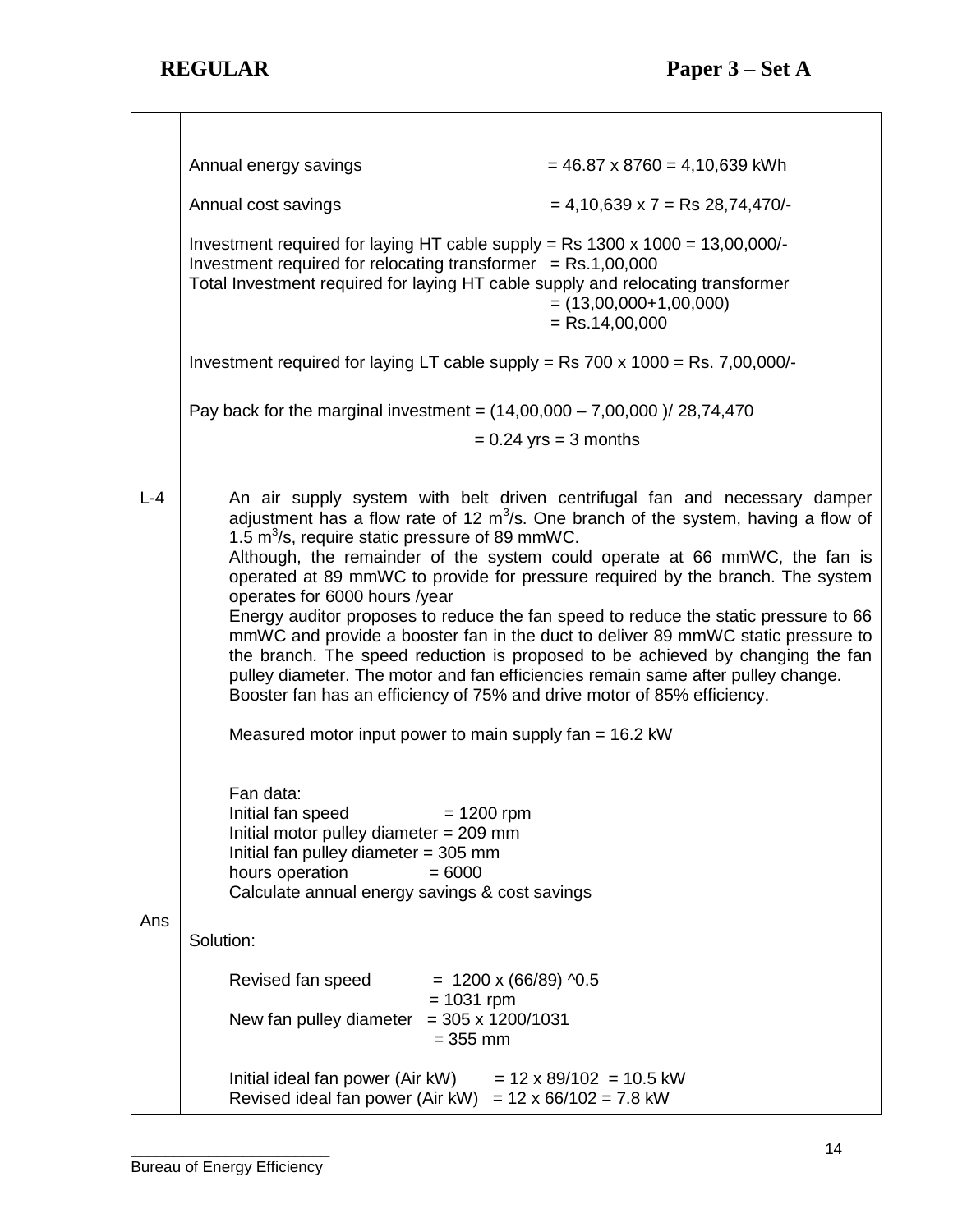|       | Initial motor input power $= 16.2$ kW<br>Since motor and fan efficiencies remain same after pulley change<br>$(10.5/16.2) = (7.8/Revised motor input power)$<br>Revised motor input power = $16.2 \times 7.8/10.5 = 12 \text{ kW}$<br>Annual energy savings<br>$= (16.2 - 12) \times 6000 = 25,200$ kWh<br>Annual cost savings<br>$= 25200 \times \text{Rs}.7/\text{kWh} = \text{Rs}.1,76,400/$ -<br>$= 1.5 \text{ m}^3/\text{s}$<br>Booster fan flow rate<br>$= (89-66) = 23$ mmWC<br>Static pressure<br>Static pressure<br>Ideal fan power (Air kW)<br>$= 1.5 \times 23/102 = 0.34$ kW<br>Fan shaft power<br>$= 0.34/0.75 = 0.45$ kW<br>Drive motor capacity<br>$= 0.45 / 0.85 = 0.53$ kW |
|-------|---------------------------------------------------------------------------------------------------------------------------------------------------------------------------------------------------------------------------------------------------------------------------------------------------------------------------------------------------------------------------------------------------------------------------------------------------------------------------------------------------------------------------------------------------------------------------------------------------------------------------------------------------------------------------------------------|
|       | Annual energy consumption of booster fan<br>$= 0.53 \times 6000 = 3180$ kWh<br>$=$ 3180 x 7 = Rs.22,260/-<br>Annual cost savings                                                                                                                                                                                                                                                                                                                                                                                                                                                                                                                                                            |
|       | Net savings = $1,76,400 - 22,260 = \text{Rs. } 1,54,140$ /-                                                                                                                                                                                                                                                                                                                                                                                                                                                                                                                                                                                                                                 |
| $L-5$ | A centrifugal water pump operates at 60 m <sup>3</sup> /hr and at 1470 RPM. The pump operating<br>efficiency is 65% and motor efficiency is 89%. The discharge pressure gauge shows 3.4<br>kg/cm2. The suction is 3 m below the pump centerline.<br>An energy auditor recommends to replace the existing motor with a four pole motor of<br>91% efficiency and a slip of 1%. Determine the new flow rate and the power drawn by the<br>motor.<br>In both the cases the throttle valve is fully open and system head is purely frictional.<br>Comment on the measure.                                                                                                                        |
| Ans   | <b>Existing</b><br>$= 60 \text{ m}^3/\text{hr}$<br><b>Flow</b><br>Head developed by the pump<br>$= 34 - (-3) = 37$ m<br>Power drawn by the pump<br>$= (60/3600) \times 37 \times 1000 \times 9.81/(1000 \times 0.65)$<br>$= 9.3$ kW                                                                                                                                                                                                                                                                                                                                                                                                                                                         |
|       | <b>Proposed</b><br>Speed of the pump with new motor = 1500- $[(1/100)x1500]$ = 1485 RPM<br>Flow rate of new pump with increase in RPM<br>$Q1/Q2 = N1/N2$<br>$Q2 = Q1 x(N2/N1) = 60 x (1485/1470) = 60.61 m3/h$<br>Power drawn by the pump with new motor = $9.3 \times (1485/1470)^3 = 9.59 \text{ kW}$                                                                                                                                                                                                                                                                                                                                                                                     |
|       | Power drawn by the existing motor = $9.3/0.89 = 10.46$ kW<br>Power drawn by the new motor = $9.59/0.91 = 10.54$ kW                                                                                                                                                                                                                                                                                                                                                                                                                                                                                                                                                                          |
|       | Comment<br>Comment-1: Power consumption is more, so not recommended                                                                                                                                                                                                                                                                                                                                                                                                                                                                                                                                                                                                                         |